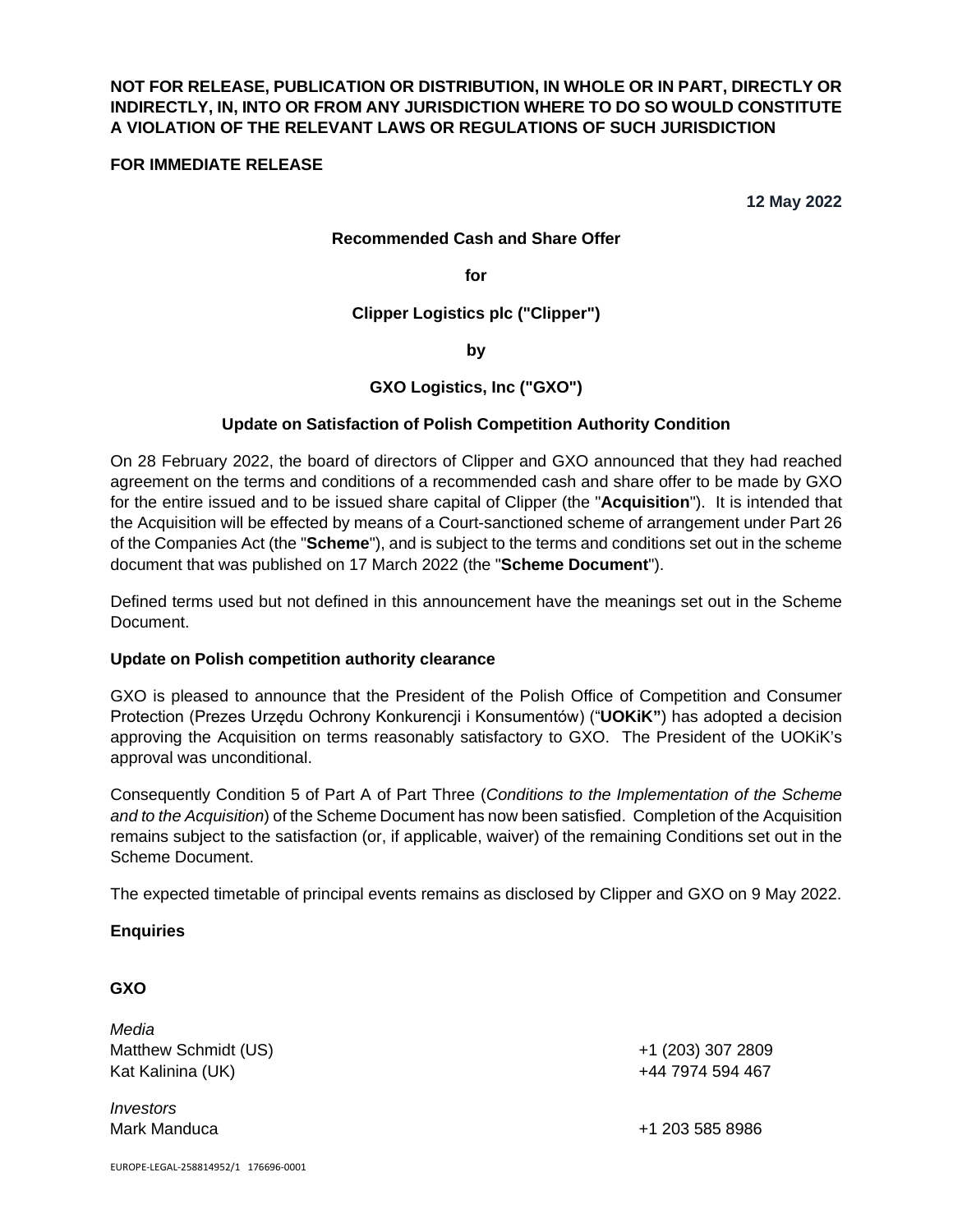**Rothschild & Co** (Lead Financial Adviser to GXO)  $+44$  (0)20 7280 5000 Neil Thwaites Alexander Mitteregger

**Barclays** (Joint Financial Adviser to GXO) Philipp Gillmann Akshay Majithia Jon Bone (Corporate Broking)

+44 (0)20 7623 2323

Freshfields Bruckhaus Deringer LLP is retained as legal adviser to GXO.

### **Important Notices**

N.M. Rothschild & Sons Limited ("Rothschild & Co"), which is authorised and regulated in the United Kingdom by the FCA, is acting exclusively as financial adviser to GXO and no one else in connection with the Acquisition and will not regard any other person as its client in relation to the Acquisition and shall not be responsible to anyone other than GXO for providing the protections afforded to clients of Rothschild & Co or its affiliates, nor for providing advice in connection with the Acquisition or any matter or arrangement referred to herein. Neither Rothschild & Co nor any of its subsidiaries, branches or affiliates (nor their respective directors, officers, employees or agents) owes or accepts any duty, liability or responsibility whatsoever (whether direct or indirect, whether in contract, in tort, under statute or otherwise) to any person who is not a client of Rothschild & Co in connection with this announcement any matter referred to or statement contained herein or otherwise.

Barclays Bank PLC, acting through its Investment Bank ("Barclays"), which is authorised in the United Kingdom by the Prudential Regulation Authority ("PRA") and regulated in the United Kingdom by the PRA and FCA, is acting exclusively as financial adviser to GXO and no one else in connection with the Acquisition and will not regard any other person as its client in relation to the Acquisition and shall not be responsible to anyone other than GXO for providing the protections afforded to clients of Barclays or its affiliates, nor for providing advice in connection with the Acquisition or any matter or arrangement referred to herein. Neither Barclays nor any of its subsidiaries, branches or affiliates owes or accepts any duty, liability or responsibility whatsoever (whether direct or indirect, whether in contract, in tort, under statute or otherwise) to any person who is not a client of Barclays in connection with any matter referred to herein or otherwise.

This announcement is for information purposes only and is not intended to and does not constitute or form part of any offer or inducement to sell or an invitation to purchase, otherwise acquire, subscribe for, sell or otherwise dispose of, any securities or the solicitation of an offer to buy any securities, any vote or approval in any jurisdiction pursuant to the Acquisition or otherwise.

This announcement has been prepared in accordance with and for the purpose of complying with English law and the Code, the Disclosure Guidance and Transparency Rules and the Listing Rules and the information disclosed may not be the same as that which would have been disclosed if this announcement had been prepared in accordance with the laws of jurisdictions outside England.

#### **Overseas Shareholders**

The release, publication or distribution of this announcement and/or any accompanying documents (in whole or in part) in or into or from jurisdictions other than the United Kingdom or the United States may be restricted by law and therefore any persons who are subject to the laws of any jurisdiction other than the United Kingdom or the United States (including Restricted Jurisdictions) should inform themselves about, and observe, any applicable legal or regulatory requirements. Any failure to comply with applicable legal or regulatory requirements of any jurisdiction may constitute a violation of securities laws in that jurisdiction.

EUROPE-LEGAL-258814952/1 176696-0001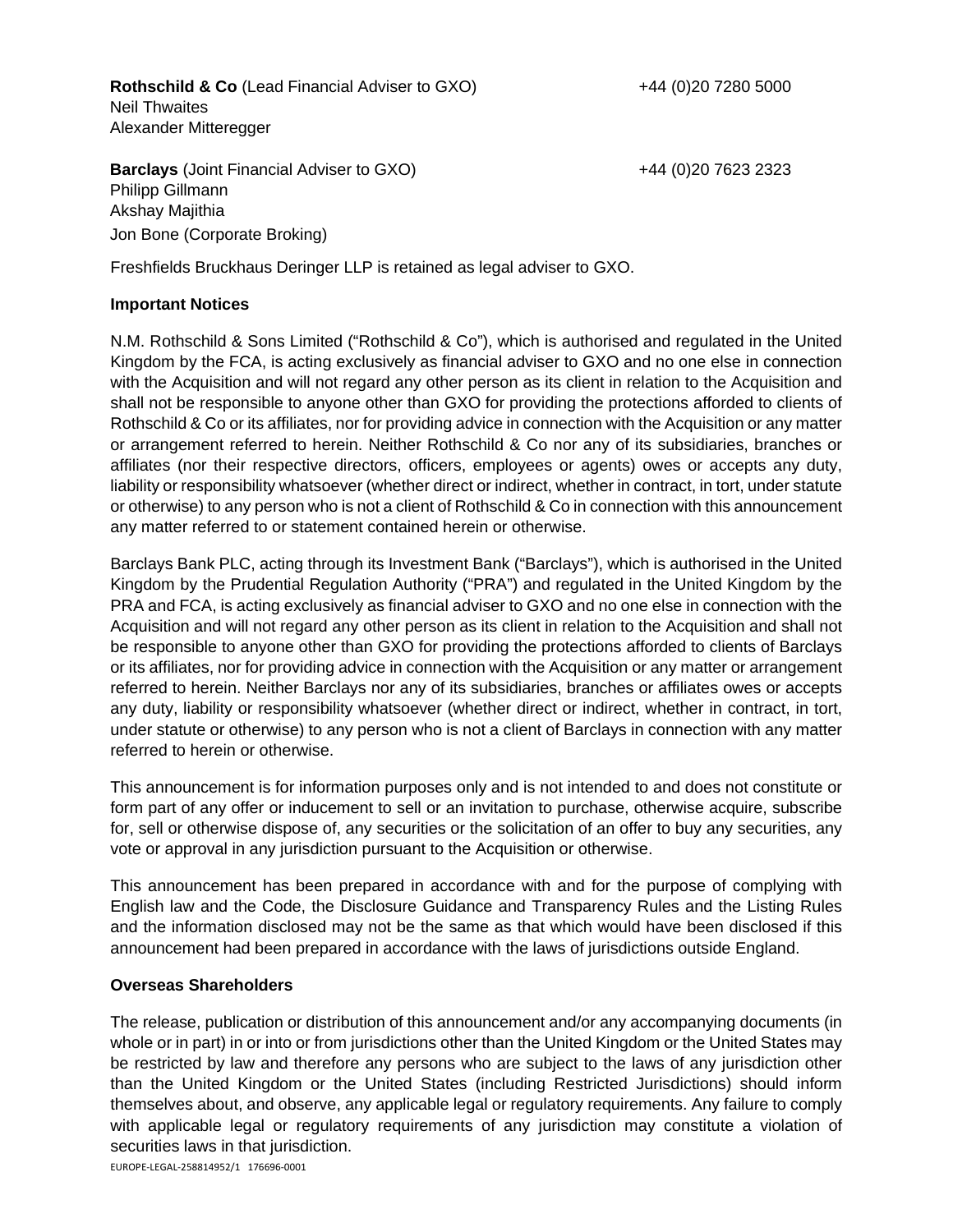To the fullest extent permitted by applicable law, the companies and persons involved in the Acquisition disclaim any responsibility or liability for the violation of such restrictions by any person. This announcement has been prepared for the purposes of complying with English law and the Code and the information disclosed may not be the same as that which would have been disclosed if this announcement had been prepared in accordance with the laws of jurisdictions outside of England. Unless otherwise determined by GXO or required by the Code and permitted by applicable law and regulation, the Acquisition will not be made available directly or indirectly in, into or from a Restricted Jurisdiction where to do so would violate the laws in that jurisdiction and no person may vote in favour of the Acquisition by use of mail or any other means or instrumentality (including, without limitation, facsimile, email or other electronic transmission, telex or telephone) of interstate or foreign commerce of, or any facility of a national, state or other securities exchange of, any Restricted Jurisdiction.

Copies of this announcement and formal documentation relating to the Acquisition will not be and must not be, mailed or otherwise forwarded, distributed or sent in, into or from any Restricted Jurisdiction or any jurisdiction where to do so would violate the laws of that jurisdiction and persons receiving such documents (including custodians, nominees and trustees) must not mail or otherwise forward, distribute or send them in or into or from any Restricted Jurisdiction. Doing so may render invalid any related purported vote in respect of the Acquisition.

If the Acquisition is implemented by way of a Takeover Offer (unless otherwise permitted by applicable law and regulation), the Takeover Offer may not be made, directly or indirectly, in or into or by use of the mails or any other means or instrumentality (including facsimile, e-mail or other electronic transmission, telex or telephone) of interstate or foreign commerce of, or any facility of a national, state or other securities exchange of, any Restricted Jurisdiction and the Acquisition will not be capable of acceptance by any such use, means, instrumentality or facilities or from within any Restricted Jurisdiction.

Further details in relation to Overseas Shareholders are contained in the Scheme Document.

## **Notice to Canadian Shareholders**

The distribution of the New GXO Shares in Canada is being made only on a private placement basis exempt from the requirement that the issuer prepare and file a prospectus with the applicable securities regulatory authorities. GXO is not a reporting issuer in any province or territory in Canada, its securities are not listed on any stock exchange in Canada and there is currently no public market for the New GXO Shares in Canada. GXO currently has no intention of becoming a reporting issuer in Canada, filing a prospectus with any securities regulatory authority in Canada to qualify the resale of the New GXO Shares to the public, or listing the New GXO Shares on any stock exchange in Canada. Accordingly, to be made in accordance with securities laws, any resale of the New GXO Shares received as consideration in Canada must be made under available statutory exemptions from registration and prospectus requirements or under a discretionary exemption granted by the applicable Canadian securities regulatory authority. Canadian shareholders who receive New GXO Shares as consideration are advised to seek legal advice prior to any resale of the New GXO Shares.

## **Additional information for U.S. Investors**

The Acquisition is being made to acquire the securities of an English company by means of a scheme of arrangement under English law. A transaction effected by means of a scheme of arrangement is not subject to the tender offer rules or the proxy solicitation rules under the U.S. Exchange Act. Accordingly, the Scheme is subject to the disclosure requirements and practices applicable in the UK to schemes of arrangement, which differ from the disclosure requirements of U.S. tender offer rules. The financial information relating to Clipper included in this announcement and the Scheme documentation has been prepared in accordance with IFRS (and also makes or will make use of alternative performance measures on the basis disclosed publicly by Clipper which are not defined by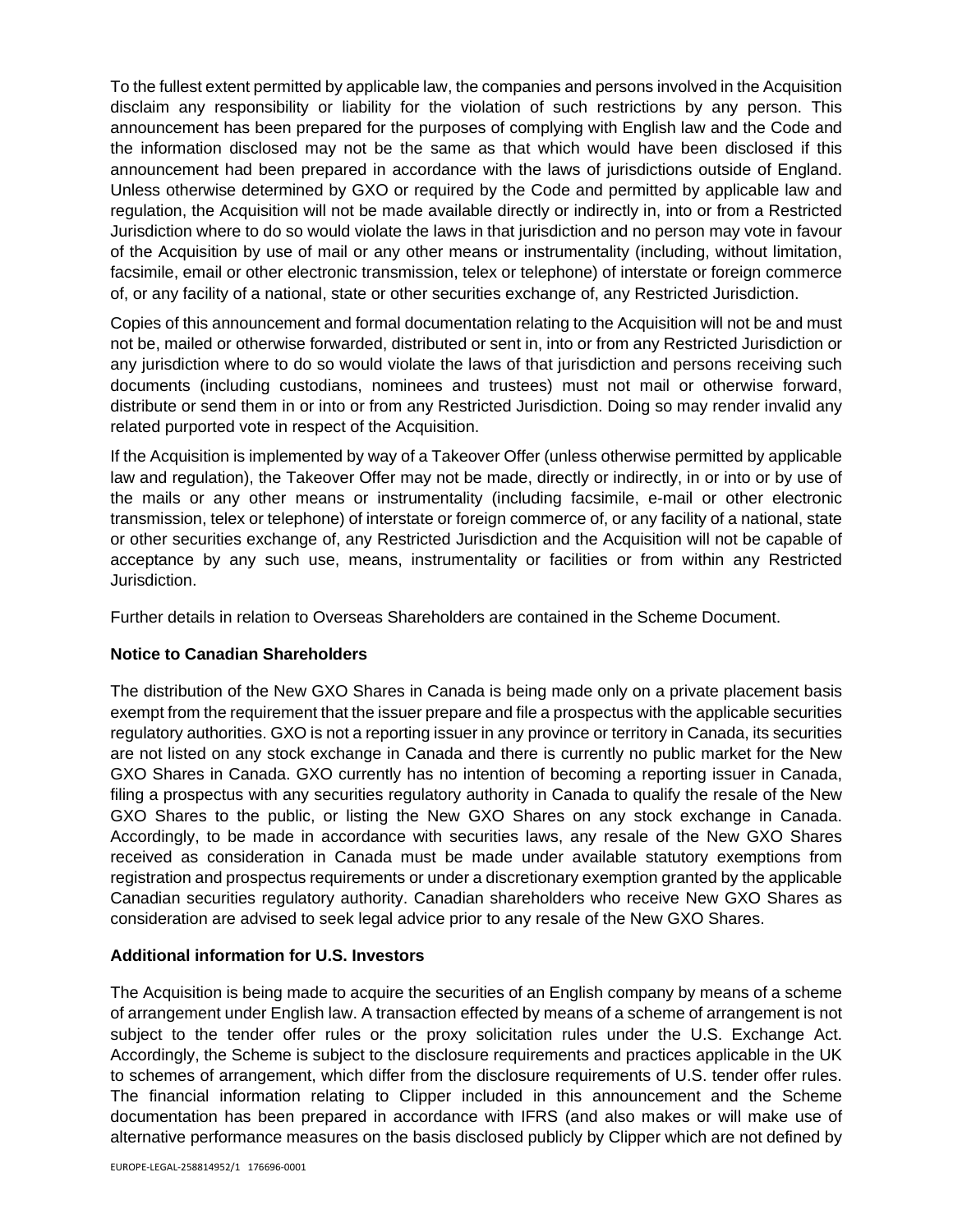IFRS) and thus may not be comparable to financial information of U.S. companies or companies whose financial statements are prepared in accordance with U.S. GAAP. U.S. GAAP differs in certain significant respects from accounting principles applicable in the United Kingdom.

The financial information included in this announcement and the Scheme documentation in relation to GXO has been or will have been prepared in accordance with U.S. GAAP, except as otherwise specified therein. If GXO exercises its right to implement the acquisition of the Clipper Shares by way of a Takeover Offer or otherwise in a manner that is not exempt from the registration requirements of the U.S. Securities Act, such offer will be made in compliance with applicable U.S. laws and regulations. It may be difficult for U.S. investors to enforce their rights and any claim arising out of the U.S. federal securities laws, since Clipper is incorporated under the laws of England and Wales (i.e. in a non-U.S. jurisdiction), and some or all of its officers and directors may be residents of, and some or all of its assets are or may be located in, a non-US jurisdiction. U.S. investors may not be able to sue a non-US company or its officers or directors in a non-U.S. court for violations of the U.S. securities laws. Further, it may be difficult to compel a non-U.S. company and its affiliates to subject themselves to a U.S. court's judgment.

The New GXO Shares to be issued pursuant to the Acquisition have not been registered under the U.S. Securities Act, and may not be offered or sold in the United States absent registration or an applicable exemption from the registration requirements of the U.S. Securities Act. The New GXO Shares to be issued pursuant to the Acquisition will be issued pursuant to the exemption from registration provided by Section 3(a)(10) under the U.S. Securities Act. In this event, Clipper Shareholders are urged to read these documents and any other relevant documents filed with the SEC, as well as any amendments or supplements to those documents, because they will contain important information, and such documents will be available free of charge at the SEC's website at [www.sec.gov](http://www.sec.gov/) or by directing a request to GXO's Investor Relations team at Investor Relations, GXO Logistics, Inc., Two American Lane, Greenwich, Connecticut 06831.

New GXO Shares issued to persons other than "affiliates" of GXO (defined as certain control persons, within the meaning of Rule 144 under the U.S. Securities Act) will be freely transferable under U.S. law after the Acquisition. Persons (whether or not U.S. persons) who are or will be "affiliates" of GXO within 90 days prior to, or of the Enlarged Group after, the Effective Date will be subject to certain transfer restrictions relating to the New GXO Shares under U.S. law.

Neither the SEC nor any U.S. state securities commission has approved or disapproved of the New GXO Shares to be issued in connection with the Acquisition, or determined if this announcement is accurate or complete or has passed upon the fairness or the merits of the proposal described herein. Any representation to the contrary is a criminal offence in the United States.

It may be difficult for U.S. investors to enforce their rights and any claim arising out of the U.S. federal securities laws, as Clipper is incorporated under the laws of England and Wales, some or all of its officers and directors may be residents of, and some or all of its assets are or may be located in, a non-U.S. jurisdiction. U.S. investors may not be able to sue a non-U.S. company or its officers or directors in a non-U.S. court for violations of the U.S. securities laws. Further, it may be difficult to compel a non-U.S. company and its affiliates to subject themselves to a U.S. court's judgment.

on its fairness which all Scheme Shareholders are entitled to attend, in person or through counsel, to<br><sup>EUROPE-LEGAL-258814952/1</sup> 176696-0001 Save as specified in relation to certain of the documents incorporated by reference by paragraph 1 of Part Seven (Financial Information) of the Scheme Document, none of the financial information in this announcement has been audited in accordance with generally accepted accounting principles in the United States or the auditing standards of the Public Company Accounting Oversight Board (United States). For the purposes of qualifying for the exemption from the registration requirements of the U.S. Securities Act afforded by Section 3(a)(10) thereof, Clipper will advise the Court that its sanctioning of the Scheme will be relied upon by GXO and Clipper as an approval of the Scheme following a hearing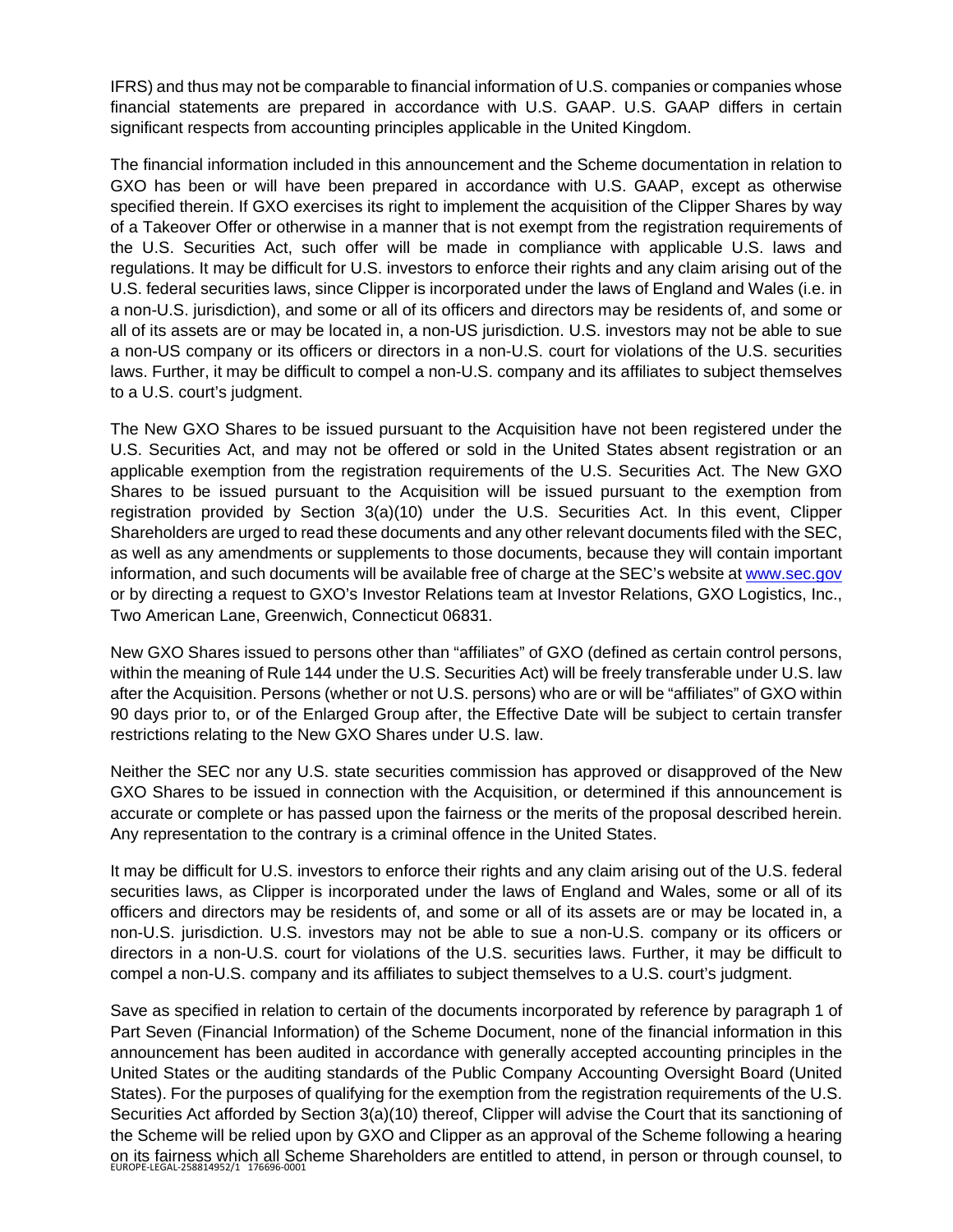support or oppose the sanctioning of the Scheme and with respect to which notification has been given to all such Scheme Shareholders.

The receipt of cash and New GXO Shares pursuant to the Acquisition by a U.S. Scheme Shareholder as consideration in accordance with the terms of the Scheme and the Acquisition will be treated as a taxable transaction for U.S. federal income tax purposes and possibly under applicable U.S. state, local, non-U.S. and other tax laws. Subject to the discussion in Part 9, paragraph (2)(i)(A) of the Scheme Document (Passive Foreign Investment Company Considerations), a U.S. holder generally will recognise capital gain or loss on the disposition of Scheme Shares for the New GXO Shares and cash equal to the difference between (i) the amount realised on such disposition (i.e., the USD value of the sum of the cash and the fair market value of the New GXO Shares received by the U.S. holder) and (ii) the U.S. holder's adjusted tax basis in such disposed Scheme Shares. A U.S. holder's tax basis in the Scheme Shares generally will be the USD value of the amount paid by the U.S. Scheme Shareholders to purchase the Scheme Shares on the date of purchase. Each Clipper Shareholder is urged to consult an independent professional adviser regarding the tax consequences of the Acquisition and Scheme applicable to him or her, including, but not limited to (i) as a result of the U.S. holder's status as other than an individual, (ii) the potential application of special tax rules with respect to gain recognized by a U.S. holder upon a disposition of shares of a "passive foreign investment company," and (iii) eligibility for treaty relief to the extent of any withholding tax or other tax that may apply outside of the United States.

In accordance with normal UK practice and pursuant to Rule 14e-5(b) of the U.S. Exchange Act, GXO, certain affiliated companies or its or their nominees, or its brokers (acting as agents), may from time to time make certain purchases of, or arrangements to purchase, Clipper Shares outside of the U.S., other than pursuant to the Acquisition, until the date on which the Acquisition and/or Scheme becomes effective, lapses or is otherwise withdrawn. If such purchases or arrangements to purchase were to be made, they would be made outside the United States and would comply with applicable law, including the U.S. Exchange Act. Such purchases or arrangements to purchase may occur either in the open market at prevailing prices or in private transactions at negotiated prices. Any information about such purchases will be disclosed as required in the UK, will be reported to the Regulatory News Service of the London Stock Exchange and will be available on the London Stock Exchange website at [https://www.londonstockexchange.com/stock/CLG/](https://www.londonstockexchange.com/stock/CLG/Clipper-logistics-plc/company-page) 

[Clipper-logistics-plc/company-page.](https://www.londonstockexchange.com/stock/CLG/Clipper-logistics-plc/company-page) Also, in accordance with normal UK practice and Rule 14e-5(b) of the U.S. Exchange Act, Barclays will continue to act as a connected exempt principal trader in Clipper Shares on the London Stock Exchange. These purchases may occur either in the open market at prevailing prices or in private transactions at negotiated prices. Any information about such purchases will be disclosed as required in the UK, will be reported to a Regulatory Information Service and will be available on the London Stock Exchange website at [www.londonstockexchange.com.](http://www.londonstockexchange.com/)

This announcement does not constitute an offer to sell or the solicitation of an offer to buy any securities in the United States. The securities referenced in this announcement have not been registered under the U.S. Securities Act, and may not be offered or sold in the United States absent registration under the U.S. Securities Act, or pursuant to an exemption from, or in a transaction not subject to, such registration requirements. Any securities issued as part of the Acquisition (including the New GXO Shares) will be issued in reliance upon available exemptions from such registration requirements pursuant to Section 3(a)(10) of the U.S. Securities Act. Any Acquisition will be made solely by means of the Scheme Document published by Clipper. Any decision in respect of, or other response to, the Acquisition, should be made only on the basis of the information contained in such document.

EUROPE-LEGAL-258814952/1 176696-0001 The statements contained in this announcement are made as at the date of this announcement, unless some other time is specified in relation to them, and service of this announcement shall not give rise to any implication that there has been no change in the facts set forth in this announcement since such date. Nothing in this announcement shall be deemed to be a forecast, projection or estimate of the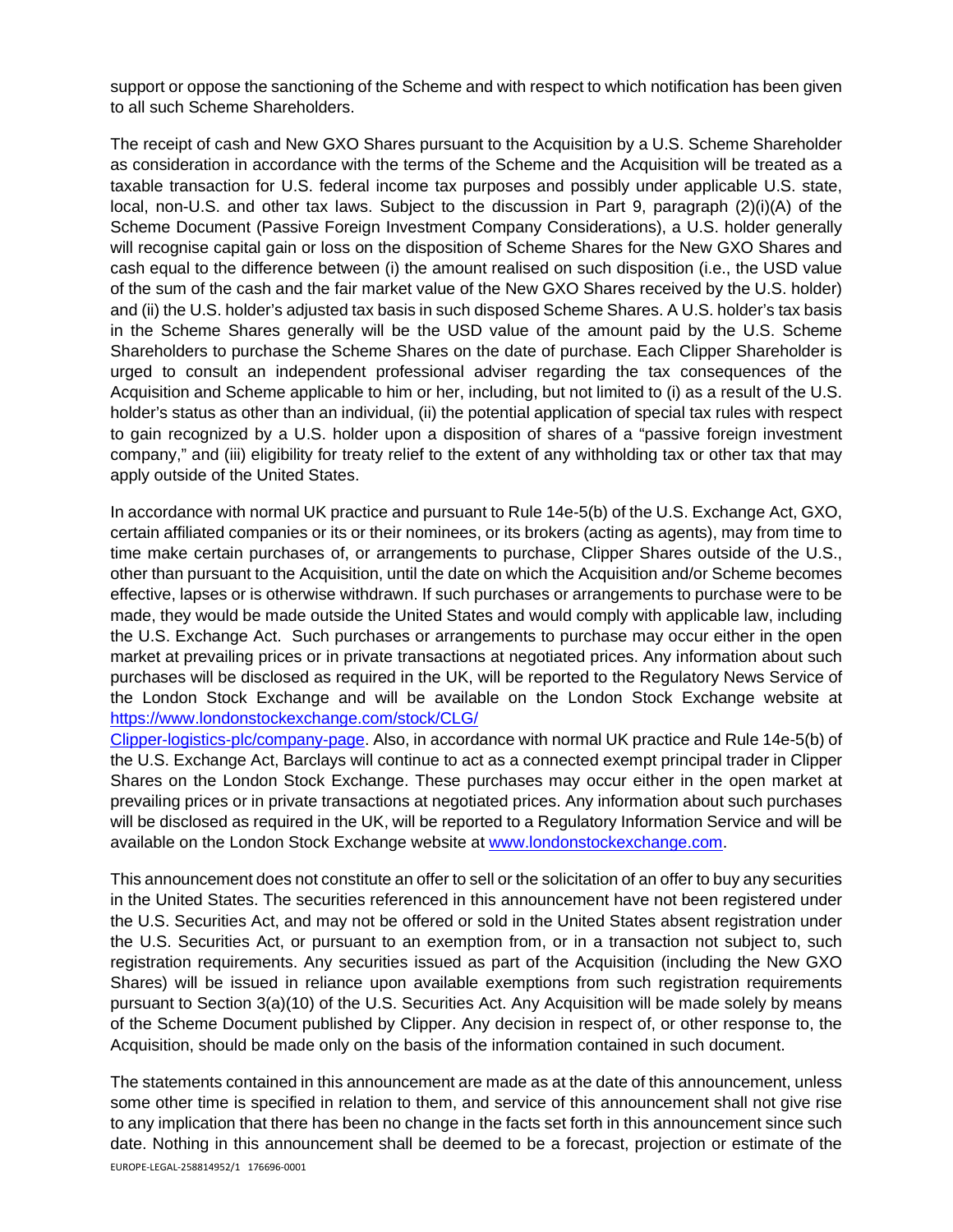future financial performance of Clipper, the Clipper Group, GXO or the GXO Group, except where otherwise stated.

## **Forward looking statements**

This announcement (including information incorporated by reference in this announcement), oral statements made regarding the Acquisition and other information published by GXO and Clipper include statements which are, or may be deemed to be, "forward-looking statements" within the meaning of Section 27A of the U.S. Securities Act and Section 21E of the U.S. Exchange Act. All statements other than statements of historical fact are, or may be deemed to be, forward-looking statements, including statements with respect to the financial condition, strategies, results of operations and businesses of GXO and Clipper and their respective groups and certain plans and objectives with respect to the Enlarged Group, including, without limitation, GXO's and Clipper's 2022 financial targets for organic revenue growth, adjusted EBITDA, depreciation and amortization expense and net capital expenditures and the expected run rate cost synergies for the Enlarged Group. In some cases, forward-looking statements can be identified by the use of forward-looking terms such as "anticipate," "estimate," "believe," "continue," "could," "would," "should," "intend," "may," "plan," "potential," "predict," "should," "will," "expect," "objective," "projection," "forecast," "goal," "guidance," "outlook," "effort," "target," "trajectory" or the negative of these terms or other comparable terms. However, the absence of these words does not mean that the statements are not forward-looking. These forward-looking statements are based on certain assumptions and analyses made by the company in light of its experience and its perception of historical trends, current conditions and expected future developments, as well as other factors the company believes are appropriate in the circumstances.

These forward-looking statements are subject to known and unknown risks, uncertainties and assumptions that may cause actual results, levels of activity, performance or achievements to be materially different from any future results, levels of activity, performance or achievements expressed or implied by such forward-looking statements.

EUROPE-LEGAL-258814952/1 176696-0001 Factors that might cause or contribute to a material difference include, but are not limited to, the risks discussed in GXO's filings with the SEC and the following: the severity, magnitude, duration and aftereffects of the COVID-19 pandemic and government responses to the COVID-19 pandemic; economic conditions generally; supply chain challenges, including labour shortages; competition and pricing pressures; the GXO Group's and/or the Clipper Group's ability to align the GXO Group's and/or the Clipper Group's investments in capital assets, including equipment, service centres and warehouses, to their respective customers' demands; the GXO Group's and/or the Clipper Group's ability to successfully integrate and realise anticipated synergies, cost savings and profit improvement opportunities with respect to acquired companies; acquisitions may be unsuccessful or result in other risks or developments that adversely affect the GXO Group's and/or the Clipper Group's financial condition and results; the GXO Group's and/or the Clipper Group's ability to develop and implement suitable information technology systems and prevent failures in or breaches of such systems; the GXO Group's and/or the Clipper Group's ability to raise debt and equity capital; litigation; labour matters, including the GXO Group's and/or the Clipper Group's ability to manage its subcontractors, and risks associated with labour disputes at the GXO Group's and/or the Clipper Group's customers and efforts by labour organizations to organize its employees; risks associated with defined benefit plans for the GXO Group's and/or the Clipper Group's current and former employees; fluctuations in currency exchange rates; fluctuations in fixed and floating interest rates; issues related to the GXO Group's and/or the Clipper Group's intellectual property rights; governmental regulation, including trade compliance laws, as well as changes in international trade policies and tax regimes; natural disasters, terrorist attacks or similar incidents; a material disruption of the GXO Group's and/or the Clipper Group's operations; the inability to achieve the level of revenue growth, cash generation, cost savings, improvement in profitability and margins, fiscal discipline, or strengthening of competitiveness and operations anticipated or targeted; the impact of potential cyber-attacks and information technology or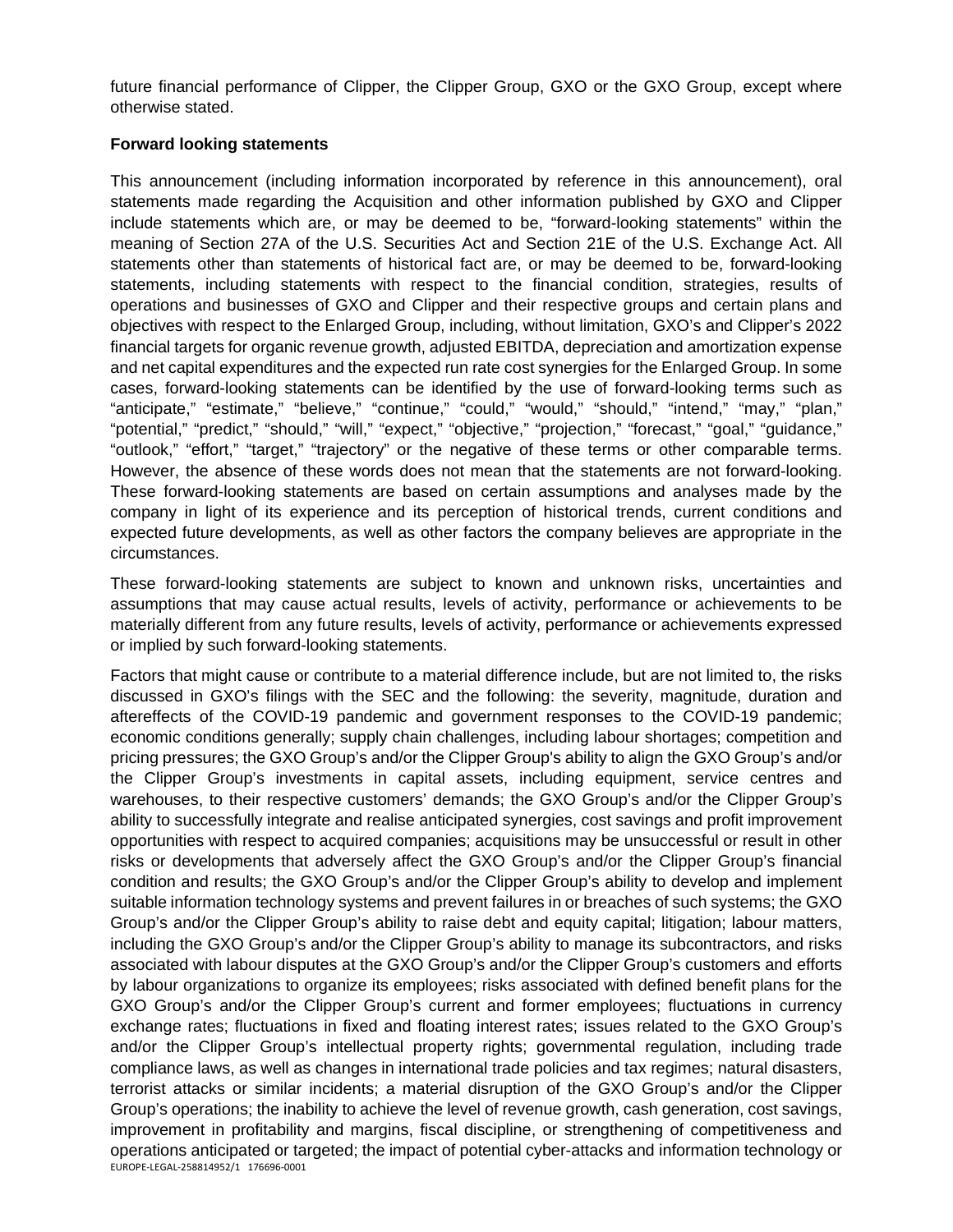data security breaches; the inability to implement technology initiatives successfully; the expected benefits of the Acquisition, and uncertainties regarding the Acquisition, including the risk that the Acquisition will not produce the desired benefits; a determination by a tax authority that a distribution or certain related Acquisition on transactions should be treated as taxable transactions; expected financing transactions undertaken in connection with the separation and risks associated with additional indebtedness; the risk that dis-synergy costs, costs of restructuring transactions and other costs incurred in connection with the separation will exceed estimates; and the impact of the separation on GXO's businesses, operations, relationships with customers, suppliers, employees and other business counterparties, and the risk that the separation may be more difficult, time-consuming or costly than expected, which could result in additional demands on GXO's resources, systems, procedures and controls, disruption of ongoing business, and diversion of management's attention from other business concerns. All forward-looking statements set forth in this announcement are qualified by these cautionary statements and there can be no assurance that the actual results or developments anticipated by the GXO Group or the Clipper Group will be realised or, even if substantially realised, that they will have the expected consequences to or effects on us or its business or operations. Forward-looking statements set forth in this announcement speak only as of the date hereof, and neither GXO nor Clipper undertake any obligation to update forward-looking statements to reflect subsequent events or circumstances, changes in expectations or the occurrence of unanticipated events, except to the extent required by law.

## **Disclosure requirements of the Takeover Code (the "Code")**

Under Rule 8.3(a) of the Code, any person who is interested in 1% or more of any class of relevant securities of an offeree company or of any securities exchange offeror (being any offeror other than an offeror in respect of which it has been announced that its offer is, or is likely to be, solely in cash) must make an Opening Position Disclosure following the commencement of the offer period and, if later, following the announcement in which any securities exchange offeror is first identified. An Opening Position Disclosure must contain details of the person's interests and short positions in, and rights to subscribe for, any relevant securities of each of (i) the offeree company and (ii) any securities exchange offeror(s). An Opening Position Disclosure by a person to whom Rule 8.3(a) applies must be made by no later than 3:30 p.m. (London time) on the 10th business day following the commencement of the offer period and, if appropriate, by no later than 3:30 p.m. (London time) on the 10th business day following the announcement in which any securities exchange offeror is first identified. Relevant persons who deal in the relevant securities of the offeree company or of a securities exchange offeror prior to the deadline for making an Opening Position Disclosure must instead make a Dealing Disclosure.

Under Rule 8.3(b) of the Code, any person who is, or becomes, interested in 1% or more of any class of relevant securities of the offeree company or of any securities exchange offeror must make a Dealing Disclosure if the person deals in any relevant securities of the offeree company or of any securities exchange offeror. A Dealing Disclosure must contain details of the dealing concerned and of the person's interests and short positions in, and rights to subscribe for, any relevant securities of each of (i) the offeree company and (ii) any securities exchange offeror(s), save to the extent that these details have previously been disclosed under Rule 8. A Dealing Disclosure by a person to whom Rule 8.3(b) applies must be made by no later than 3:30 p.m. (London time) on the business day following the date of the relevant dealing.

If two or more persons act together pursuant to an agreement or understanding, whether formal or informal, to acquire or control an interest in relevant securities of an offeree company or a securities exchange offeror, they will be deemed to be a single person for the purpose of Rule 8.3.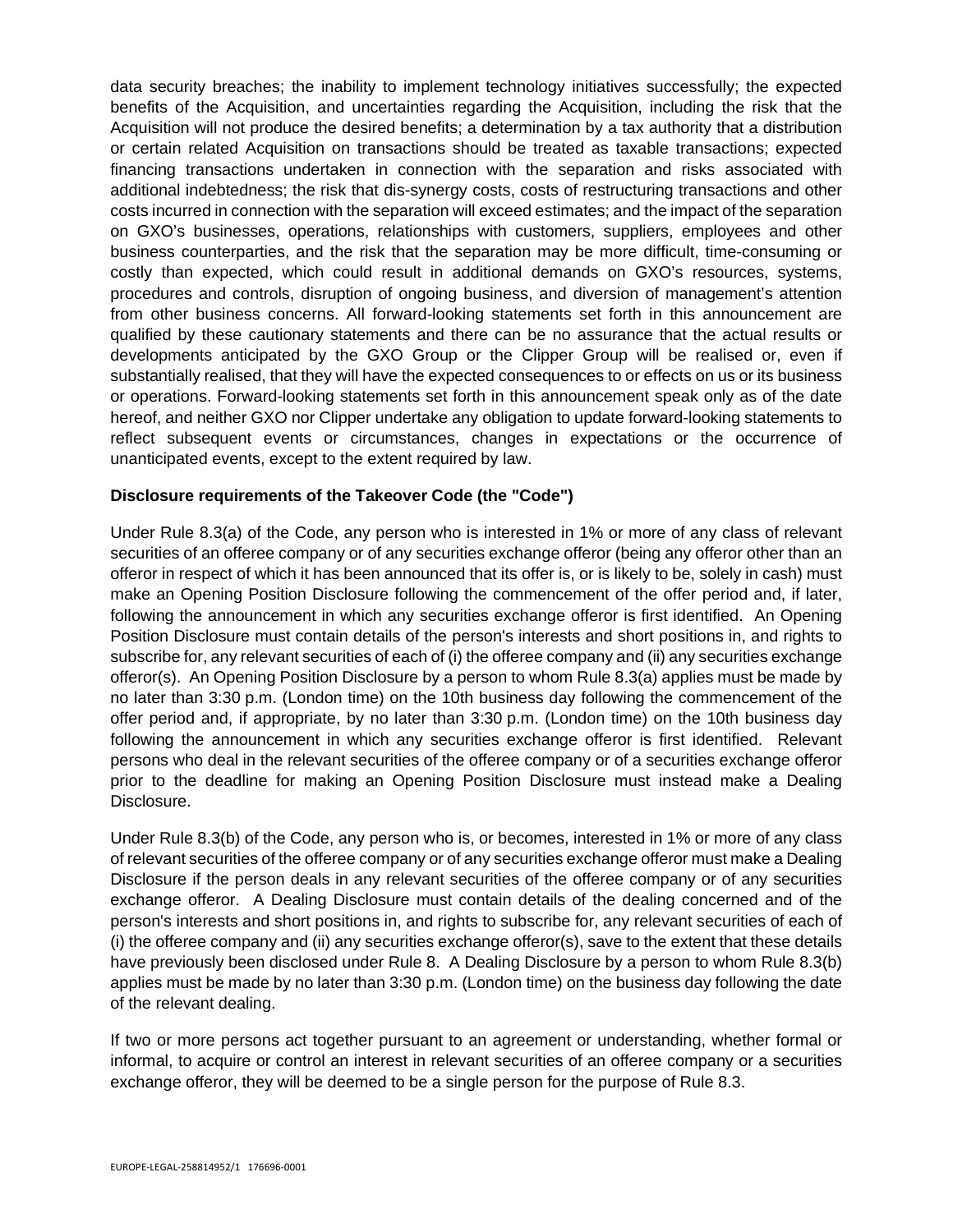Opening Position Disclosures must also be made by the offeree company and by any offeror and Dealing Disclosures must also be made by the offeree company, by any offeror and by any persons acting in concert with any of them (see Rules 8.1, 8.2 and 8.4).

Details of the offeree and offeror companies in respect of whose relevant securities Opening Position Disclosures and Dealing Disclosures – must be made in the Disclosure Table on the Panel's website at [http://www.thetakeoverpanel.org.uk,](http://www.thetakeoverpanel.org.uk/) including details of the number of relevant securities in issue. when the offer period commenced and when any offeror was first identified. If you are in any doubt as to whether you are required to make an Opening Position Disclosure or a Dealing Disclosure, you should contact the Panel's Market Surveillance Unit on +44 (0)20 7638 0129.

# **No profit forecasts, estimates or quantified benefits statements**

No statement in this announcement is intended as a profit forecast, profit estimate or quantified benefits statement for any period and no statement in this announcement should be interpreted to mean that earnings or earnings per share for Clipper for the current or future financial years would necessarily match or exceed the historical published earnings or earnings per share for Clipper.

# **Publication on website**

In accordance with Rule 26.1 of the Code, a copy of this announcement will be made available subject to certain restrictions relating to persons resident in Restricted Jurisdictions on GXO's website <https://www.gxo.com/information-regarding-possible-offer-for-clipper-logistics-plc/>and Clipper's website at<https://www.clippergroup.co.uk/possible-offer/>by no later than 12 noon (London time) on the business day after the date of this announcement. Neither the contents of these websites nor the content of any other website accessible from hyperlinks on such websites is incorporated into, or forms part of, this announcement.

# **Requesting hard copy documents**

In accordance with Rule 30.3 of the Code, Clipper Shareholders and persons with information rights may request a hard copy of this announcement by contacting Clipper's registrar, Equiniti between 8.30 a.m. and 5.30 p.m. Monday to Friday (except English and Welsh public holidays), on the Shareholder Helpline on 0371-384-2917 from the UK or +44 371-384-2917 from outside the UK (calls are charged at the standard geographic rate and will vary by provider; calls from outside the UK will be charged at the applicable international rate).

For persons who receive a copy of this announcement in electronic form or via a website notification, a hard copy of this announcement will not be sent unless so requested. Such persons may also request that all future documents, announcements and information to be sent to them in relation to the Acquisition should be in hard copy form.

# **Electronic communications**

Please be aware that addresses, electronic addresses and certain information provided by Clipper Shareholders, persons with information rights and other relevant persons for the receipt of communications from Clipper may be provided to GXO during the Offer Period where such information is requested under Section 4 of Appendix 4 of the Code to comply with Rule 2.11(c) of the Code.

# **General**

EUROPE-LEGAL-258814952/1 176696-0001 If you are in any doubt about the contents of this announcement or the action you should take, you are recommended to seek your own independent financial advice immediately from your stockbroker, bank manager, solicitor, accountant or other independent financial adviser duly authorized under the Financial Services and Markets Act 2000 if you are in the United Kingdom, or from another